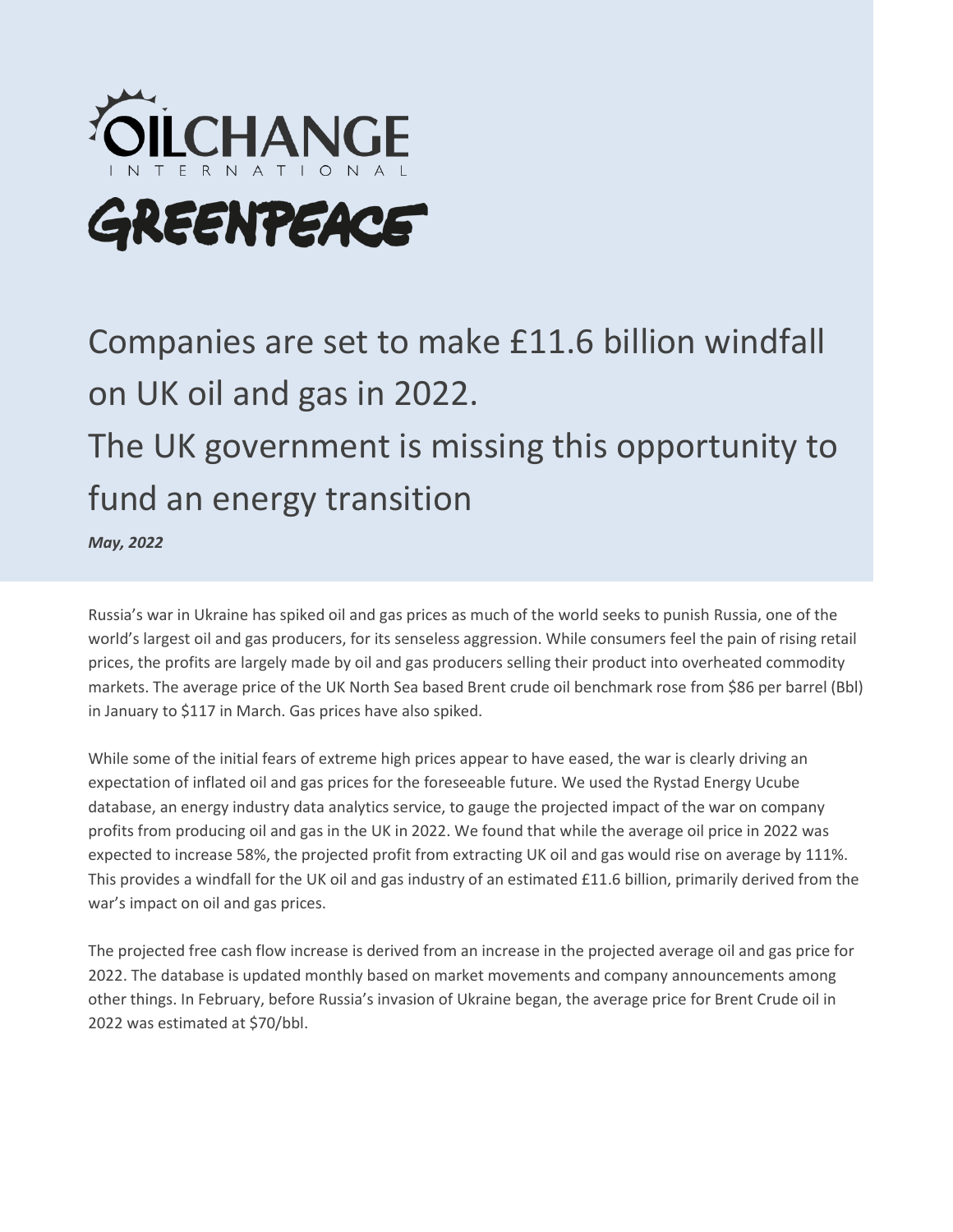This aligned with the U.S. Energy Information Administration's December 2021 assessment.<sup>1</sup> At that time, projected increases in supply in 2022 were expected to lead to lower prices as supply and demand would become more balanced.<sup>2</sup>

On February 24, Russia began its invasion of Ukraine and oil prices spiked to \$133 in early March before falling back. Rystad hiked its 2022 oil price to \$88/bbl in the March update and \$111/bbl in the April update. Our analysis is based on a comparison of the pre-war scenario of \$70/bbl and Rystad's April basecase of \$110/bbl. Free cash flow<sup>3</sup> estimates are based on Rystad's modeling of hundreds of individual oil and gas assets operating in the UK in 2022.

## Top companies

The top ten companies by projected 2022 free cash flow are shown in Table 1. These ten companies are expected to enjoy over 66% of the total projected windfall, making an additional £7.7 billion of the expected 11.6 billion. Notable is the presence of Chinese state-owned CNOOC in the top ten. One of seven state-owned companies, including Russia's Gazprom, that could walk away with a collective £2.4 billion in free cash flow (see Table 2). Also notable is a 135% increase for Ineos Group, from £129 million to £303 million, which is majority owned by Britain's richest man Sir James Radcliffe.



Figure 1: Projected 2022 Free Cash Flow from UK Oil and Gas Assets in Pre-War and April Basecases *Source: Rystad Energy Ucube (April 2022)*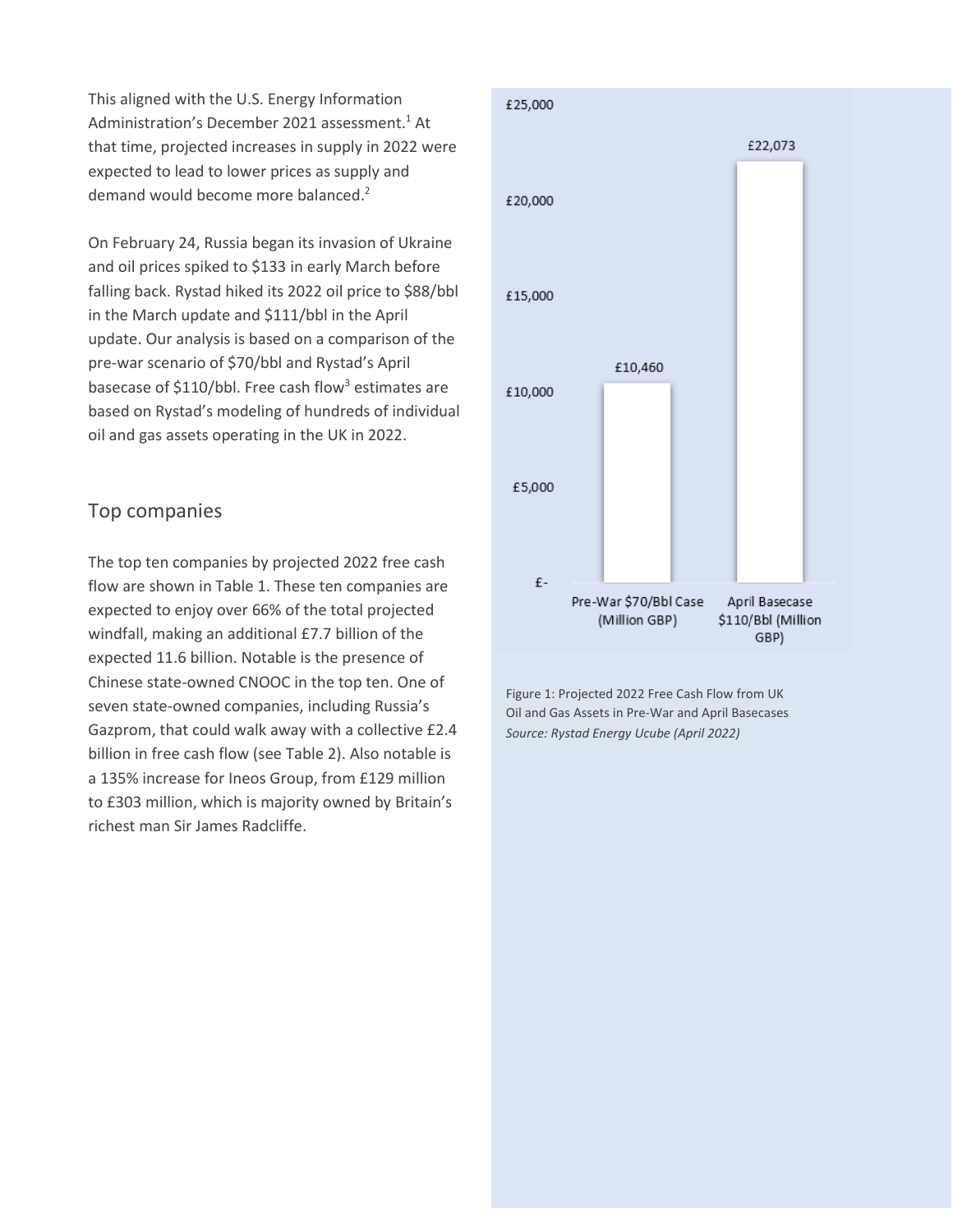|                        | Pre-War<br>\$70/Bbl Case |       | <b>April Basecase</b><br>\$110/Bbl |        |
|------------------------|--------------------------|-------|------------------------------------|--------|
| Rank Company           | (Million GBP)            |       | (Million GBP)                      |        |
| 1 Harbour Energy plc   | £                        | 1,660 | $\mathbf f$                        | 3,350  |
| 2 TotalEnergies        | £                        | 1,209 | £                                  | 2,610  |
| 3 BP                   | £                        | 1,035 | £                                  | 1,964  |
| 4 NEO Energy           | £                        | 725   | £                                  | 1,569  |
| 5 Shell                | £                        | 719   | £                                  | 1,487  |
| 6 Delek Group          | £                        | 480   | £                                  | 1,037  |
| <b>7 Spirit Energy</b> | £                        | 260   | £                                  | 848    |
| 8 CNOOC                | £                        | 516   | £                                  | 760    |
| 9 Eni                  | £                        | 335   | £                                  | 709    |
| 10 APA Corporation     | £                        | 341   | £                                  | 647    |
| <b>Total</b>           | £                        | 7.281 | £                                  | 14,981 |

Table 1: Top Ten Companies by Projected 2022 Upstream Free Cash Flow. *Source: Rystad Energy Ucube (April 2022)*

|                         | Pre-War<br>\$70/Bbl Case \$110/Bbl |       | <b>April Basecase</b> |               |
|-------------------------|------------------------------------|-------|-----------------------|---------------|
| Company                 | (Million GBP)                      |       | (Million GBP)         |               |
| <b>CNOOC</b> (China)    | £                                  | 516   | £                     | 760           |
| KNOC/Dana (South Korea) | £                                  | 237   | £                     | 530           |
| Equinor (Norway)        | £                                  | 233   | £                     | 439           |
| NIOC (Iran)             | £                                  | 138   | £                     | 331           |
| Sinopec Group (China)   | £                                  | 134   | f                     | 244           |
| Gazprom (Russia)        | £                                  | 33    | £                     | 80            |
| Petronas (Malaysia)     | £                                  |       | £                     | $\mathcal{P}$ |
| Total                   | £                                  | 1,291 | £                     | 2,386         |

Table 2: State-Owned Companies *Source: Rystad Energy Ucube (April 2022)*

## A windfall tax could help alleviate energy poverty and fund the energy transition we need

UK oil and gas producers are benefiting from high global oil and gas prices caused by the war in Ukraine. A recent Wood McKenzie report concurs and reinforces the conclusion that profits from UK oil and gas production will soar in 2022.<sup>4</sup> A windfall tax on these profits would be reasonable and indicate the Government's commitment to fairness and leveling up. As Conservative Chancellor George Osborne observed when introducing a windfall tax in 2011: "oil companies are making unexpected profits on oil prices that are far higher than those they based their investment decisions on."

Under the current tax regime, oil and gas companies pay 40% total tax on the profits on extraction of oil and gas from the North Sea. This is the lowest government tax take in the world<sup>5</sup> for an offshore oil and gas regime.

The £11.6 billion increase in free cash flow, if fully requisitioned by the government, could relieve energy poverty in the UK and give a huge boost to insulation, energy efficiency, renewable energy and heat pumps that would help insure against future price shocks and reduce emissions.

For example, if five billion was used for supporting energy efficiency and clean energy development, the remaining £6.6 billion would provide the six million households experiencing fuel poverty £1,100 pounds each. This would still leave the oil and gas companies with the £10.5 billion in free cash flow they were in line to enjoy prior to Russia invading Ukraine and spiking prices (see Figure 1).

Oil and gas companies are unlikely to use free cash flow from oil and gas production to fund the transition to clean energy that is needed to help the UK both meet its climate goals and enhance energy security by reducing dependence on fossil fuels. In times of such unexpected profits, alongside the